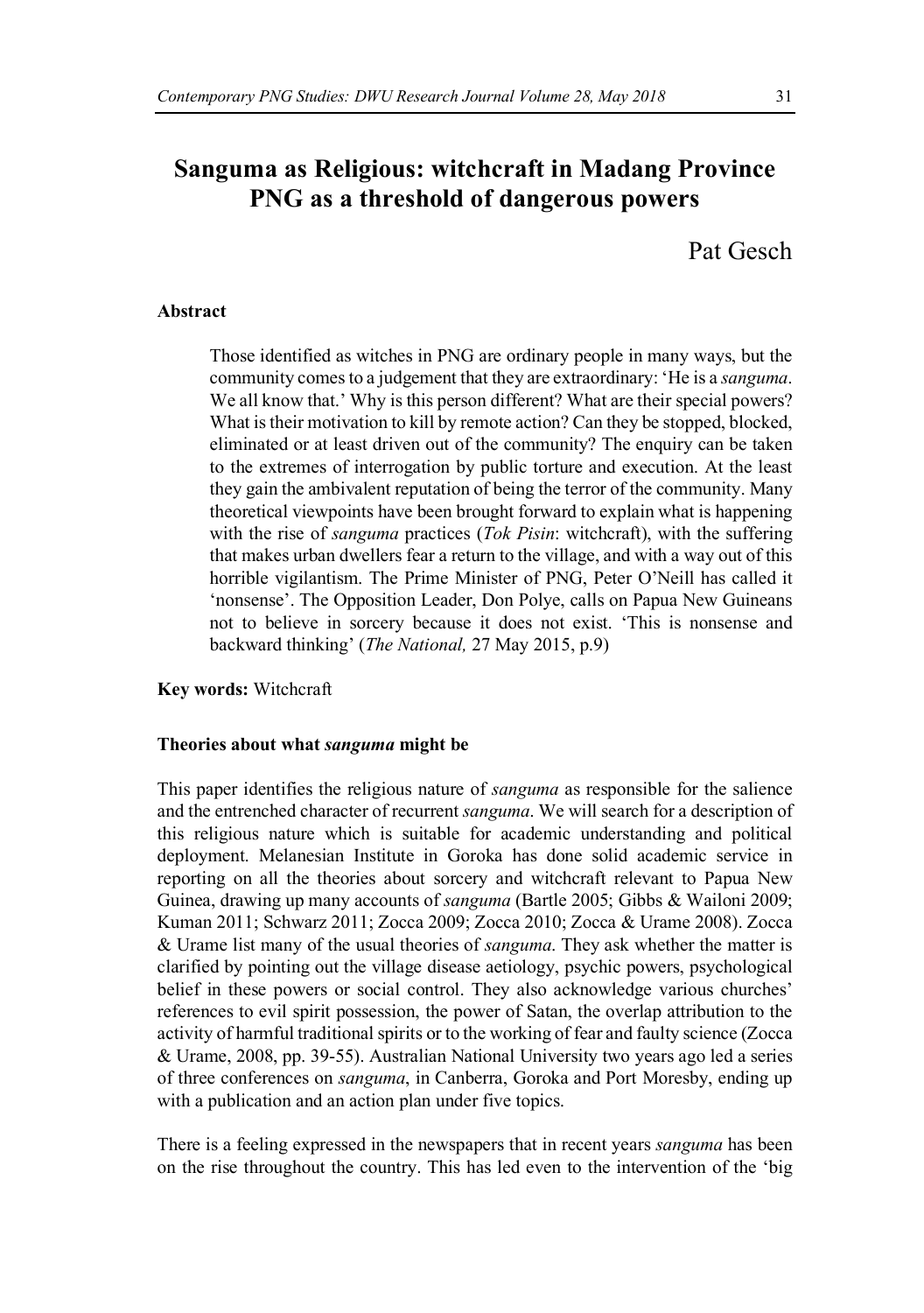guns' of Barack Obama (*The National* 30/10/15, p.19) who was quoted by his ambassador as pointing to PNG *sanguma*, because 'no society can be successful when endemic gender-based violence and injustice are prevalent.' The ambassador ventured, in a Mendi conference (2015), on a few explanations of *sanguma*: as an endemic part of traditional culture; a reaction to the dramatic changes and pressures of rapid social transformation; a by-product of extensive drug use; and as proof of imperfect human nature. He rounded off his impression of *sanguma* as a story about ignorance, lack of awareness and weak institutions. Gibbs (2015) presented a view of the religious nature of *sanguma* at the same conference. In the days following, *The National* ran two stories about the torturing and killing of *sanguma* who were suspected of damaging others in Madang. It becomes unclear where the violence starts: with the person believing they have magical power or with the vigilantes who step in to kill and maim the sorcerers.

In the last couple of months (of 2015) various other essays on the sorcery topic have been presented in the newspapers. In the Bogia electorate of Madang there is an organization to create a sorcery-free society set to discourage sorcery and reform it, because it is a hindrance to development, and uses satanic cosmic powers, despite being deeply rooted in the fabric of the local society (*The National* 22/9/15, p.4). An Alotau writer told of being witness to the torture of a *sanguma* in Ramu, Madang, who confessed to him that she was a witch using a familiar in the form of a black butterfly to do harm (*The National* 4/11/15, p.43). A further letter to the editor reported that the increase in sorcery was from entrenched traditional supernatural beliefs granting such powers to a person (*The National* 5/11/15, p.31).

*Sanguma* thus becomes another one of those topics of strange events and powers, like cargo cults and initiation cults, which have a capacity to summon up and devour wholesale multiple diverse interpretations and theories from Western researchers. In this paper I wish to establish a useful description of what is religious for the field of *sanguma* studies, with special reference to Madang Province and to present a collection of large scale movements of reciprocal killings in recent times by groups focused on *sanguma* labeling. My own epistemological position is that we come to understand things by making abstractions from experience and seeing connections; and from that we deliberately will or choose what we see to be a good value to follow. Even *sanguma* fits within this framework of human values and choosing, there must be evidence and talking it through brings some understanding (Forsyth & Eves, 2015).

# **The Experience of the Religious**

Following something of a tradition in the field of Religious Studies, we should begin our definition of Religion with Rudolf Otto's *The Idea of the Holy* (1917). He takes his start from what people might refer to as religious experience, and uses a traditional description, *mysterium tremendum et fascinosum*. A first translation of this expression would be that we are talking about an experience that grips you and shakes you, that captivates you and that can be understood and embraced in a successive plurality of ways. For all religion this can be a matter of a mighty earthquake of an experience or it can be the shock of an insight. The person might be engrossed by a knowledge that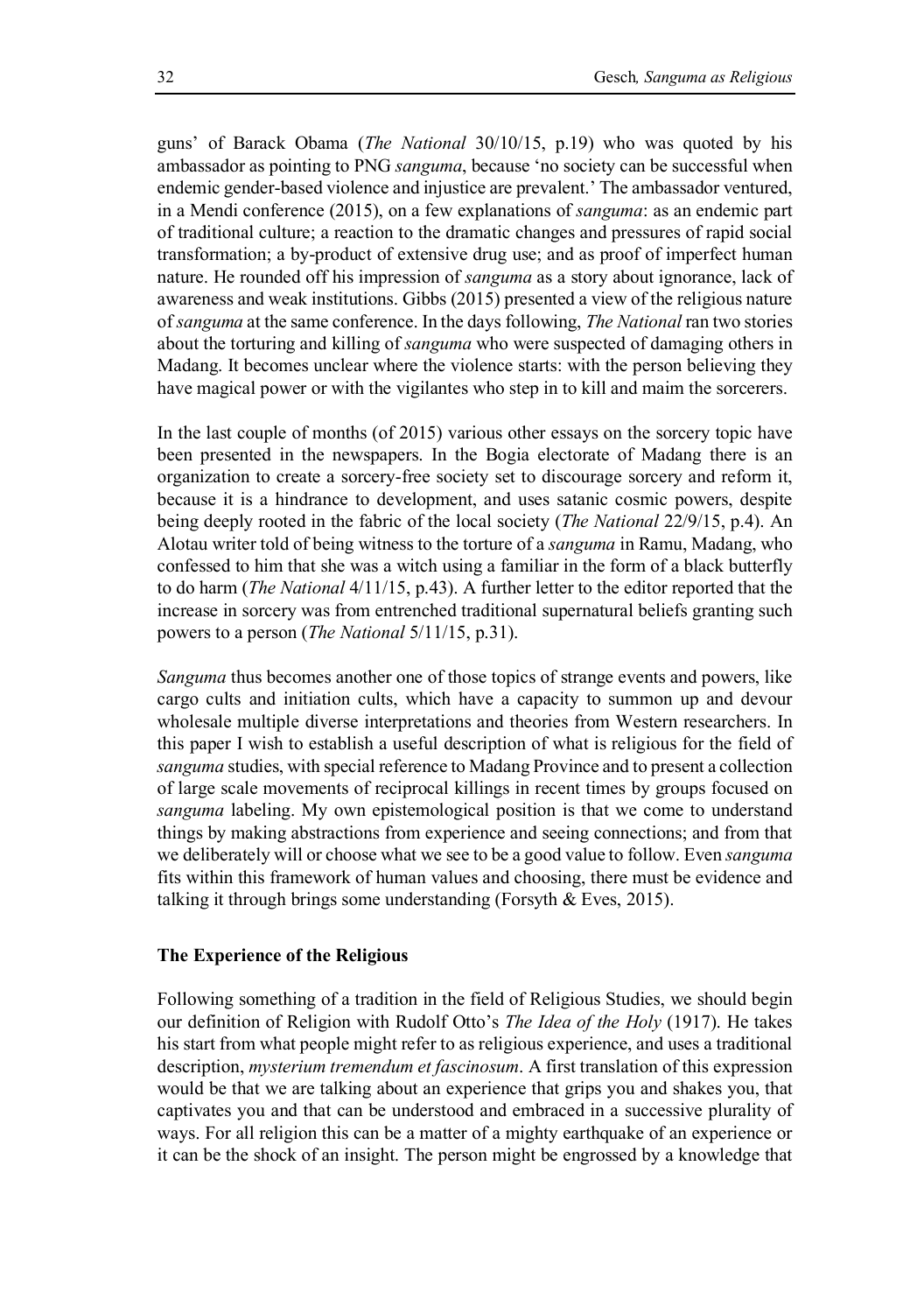is of value to the person one way or the other perhaps to the exclusion of anything else. And this mystery does not lose its power to shake and hold on recurring occasions. The *mysterium tremendum et fascinosum* is thus an overwhelming experience of that which is seen as qualitatively Other. Otto characterises this Other as Not Just Good. In the biblical tradition that he works with, the God of Israel is a Father and shepherd, but is referred to as a jealous, punishing and destroying God; and this theme is expressed by the God of Jesus too, who is to be feared because he can kill and destroy a person in hell; he is a destroying fire.

We might direct such a definition to the experience of *sanguma*. Certainly there is a fascination with the accounts of people who are *sanguma*; it is a gripping and shaking thing; and always opens itself up to a new experience of this reality.

There are other definitions of the religious which are pertinent here. Frederik Barth writes of the Baktaman (West Sepik) initiation program of seven steps. Central to this process is the introduction of a significant totemic animal. Step after step the totem is re-introduced and its meaning is 'turned' or transformed each time. The end product is to give the novices the experience that important knowledge is always partial and is always leading on to further discovery which can have a transformative effect. We might call this a view of transcendence which is imparted to the developing men as a lifestyle with a religious nature. A person has to expect transformation beyond his expectations and powers.

In the light of this transcendence, initiation ceremonies also impart the knowledge that dramatic conversions are to be expected as a part of life. 'Paradigm shifts' we might call them (cf. Kuhn 1970). I asked the leaders of an initiation ceremony at the Sepik if they expected the boys to change by all these ceremonies. They said, 'Of course, why else would we do it?' A conversion is a development beyond one's knowledge and abilities, but it is demanded of a person by the society and the ceremonies, even if a person cannot simply do this of himself or for herself.

There is a fourth view of the religious also, and that is the arena presented by spirits, myths, images and rituals. In the large initiation houses of the Sepik there are represented spirits of myth, spirits of the bush and ancestral spirits. One Sepik man was explaining *sanguma* to me, and said that this activity consisted of learned ways of attack and chants, and also of 'religious things'. By thislatter he meant the use of ritual and materials known to the individual, his '*skin diwai na tambu long ol kain samting*' (bark of trees or bush materials and the taboos he observes.) The names and images of spirits might seem to be the most obvious form of the religious, but in opposition to this I would say that the most significant meanings of religion are the personal conversion, the transcendent view of life and the experience of the encounter with what is the Wholly Other (not as subject-object, but as discontinuous in nature.)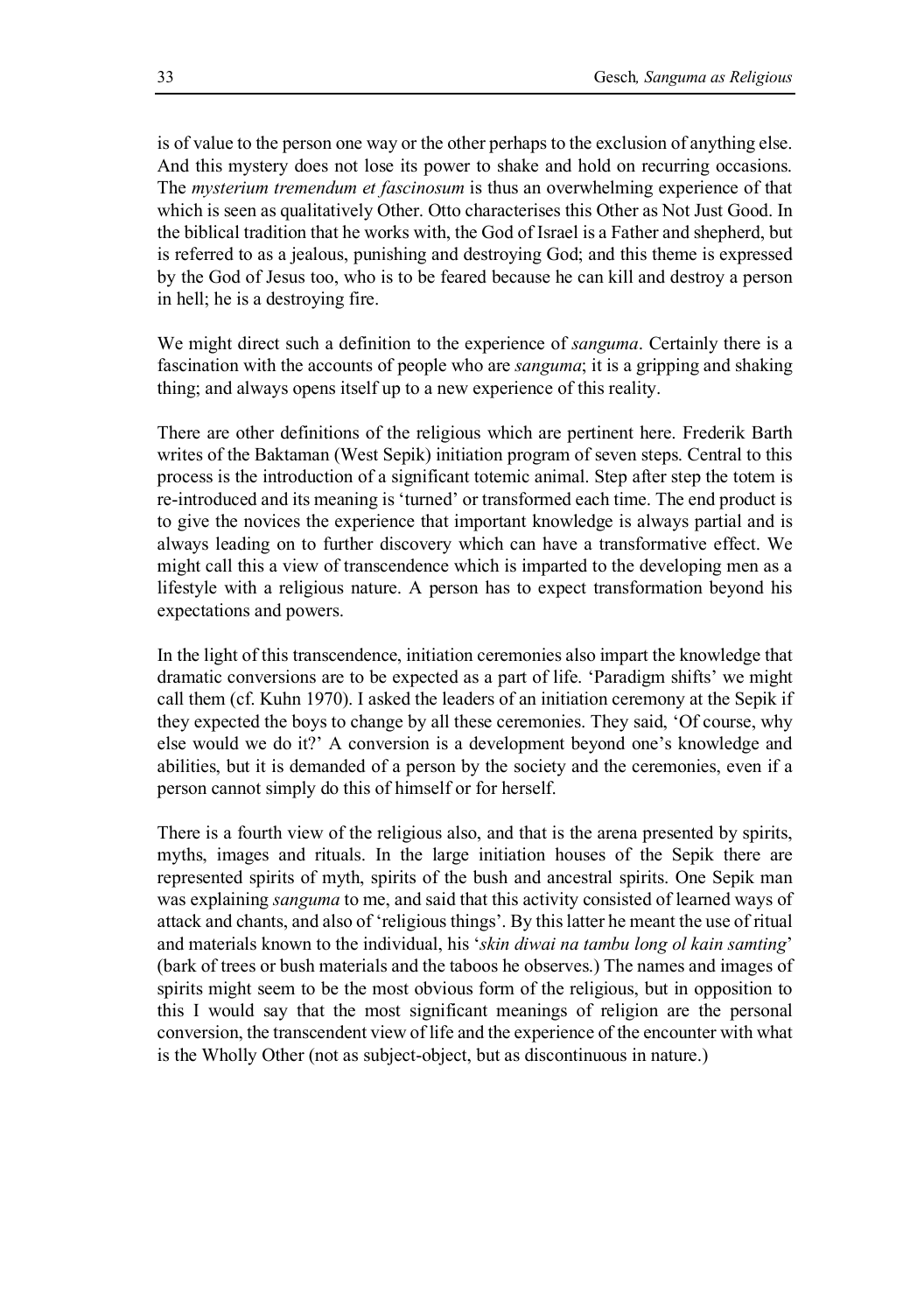# **The Typical Experience of** *Sanguma* **and its Discernment**

Before we return to the Madang Province, I would like to concretise the experience of *sanguma* for this discussion by use of previous research and publication on two related societies, Yangoru and Yamuk, in the East Sepik Province (Gesch 2015). Although Papua New Guinea has recorded a wide variety of events attributed to the killing of *sanguma* (Zocca & Urame 2008: 74-91), I intend at this juncture to restrict the illustration of this to the East Sepik Province. After exposure to *sanguma* events over many years, it seems to me most useful for the sake of understanding to focus on the discernment process, which is a prominent part of Yangoru and Yamuk *sanguma*.

Firstly, let me take the case of an old man in Yangoru who was incapacitated for a couple of years with a prolapsed bowel. On a number of occasions, the villagers were summoned for a discussion on the old man's continuing suffering. The spine of a sago leaf was stripped and set in the middle of the discussion area. In the spine, small sticks were stood up to represent accusations of those who might be causing the suffering by sorcery or *sanguma* (the difference at this moment of the discussion is not relevant). Disputes of the past were mentioned. In the course of the discussion a man defends himself against the accusations by speaking of his lack of ill will or of his forgiveness and taking out the small stick and laying it nearby. This process continues until a consensus is allowed to form of who might want to kill the old man by special powers. This calls for reconciliation or might leave the suspicion in place even should the old man die.

Secondly, let me take the case of a 16 year old youth brought to me one afternoon in a hysterical condition, crying helplessly and unceasingly. My guess is that some men met him in the bush nearby and frightened him with severe threats. He was taken to a neighbouring village where an old man provided healing magic, but in the course of reflection the youth was reminded of his sexual assault on a school mate. This was a clear case of *sanguma* for Yangoru, a person with special powers intervening to threaten someone with death because of a public offence.

Thirdly, let uslook at a case of someone dying by *sanguma* in Yamuk. He was a senior citizen with grown sons and daughters, and became ill over the course of a few years. There was discussion of his illness in the *haus tambaran* (TP: spirit house). This takes the form of oratory over a garamut drum, pacing the speech with *tanket* leaves struck on the drum. Payments were made to some men to remove the curse of the *sanguma*. Those men implicated themselves by accepting these payments (perhaps on behalf of another person as contact and real *sanguma* operative.) These payments were supposed to balance the payments of hatred that had previously been given to have the senior man killed. As he was dying, some constructed symbolic objects were thrown into and around his house. When I asked if there was a big discussion at his death, I was told that it was not necessary, as 'we all know who did the killing.' It was based on a land dispute that had been going on for a long time.

Fourthly, a young adult man in Yamuk was walking from his house to his toilet in the bush when he collapsed with strong spasms of internal pain. Because of the strangeness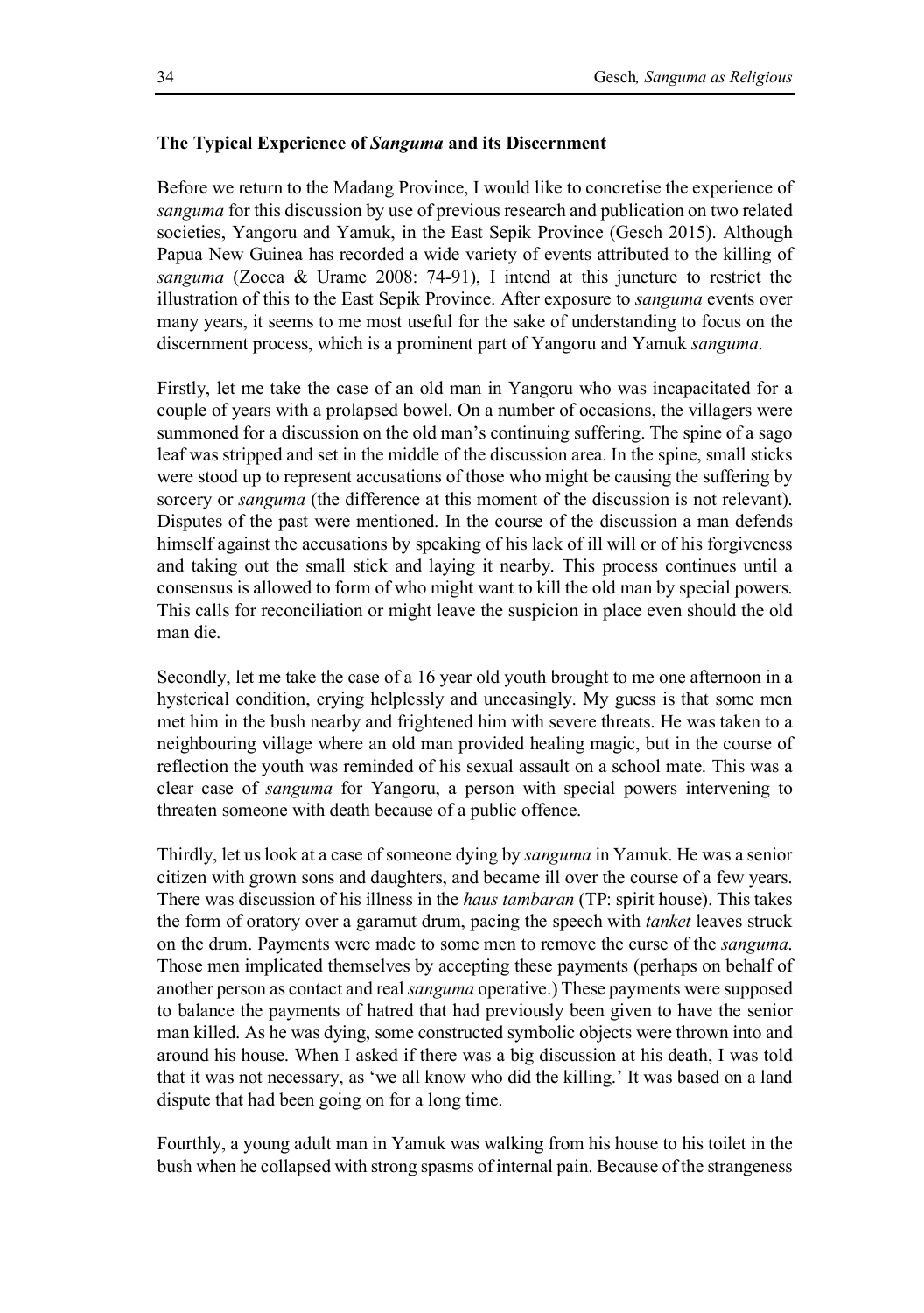of this event in the everyday setting, it was immediately identified as action of a *sanguma*. Villagers say they identify *sanguma* activity by looking for signs. For the rest of the morning, various healers tried their work to heal the man, using spells and emetics. He eventually ejected material into a coconut shell and an expert said he found a one centimetre 'spear' there. He took it out to the toilet to bury it, and the sick man slowly recovered that same day. The victim was said to be continually engaged in fighting and disputes and was suffering either for his own offences or those of his various brothers.

In these cases the community was looking for signs. What was something striking in the occasion – the length of the illness, the hopeless crying, the apparent hatred of the opposition or the suddenness of the call to action? These events stopped the normal flow of life, they indicated a presence of discontinuously harmful agencies, and they possessed the person's life strongly. We can say that the desired outcome each time was a conversion, a coming to good sense. The healing process was done by the community trying to set right relationships or behaviour or proper values. These kinds of identified causes, and healings and accusations are all part of the discernment process which is key to the *sanguma* activity in the village. Of course ostracism and public criticism mean a great deal to a member of the village community, and can drive a person mad if not taken care of.

The reason for pursuing the identification of *sanguma* as religious is to be able to follow the conversation. What do people mean when they identify a death as 'obviously *sanguma*'? Why are some people identified as *sanguma* killers allowed to live and show leadership in the community? Why do people agree that they want *sanguma* eliminated and yet do not often take the action in the Sepik of executing those labelled *sanguma*? In other provinces a reputation for being a *sanguma* can be a pathway to torture and murder, as indicated in the news stories quoted above. In Sepik it usually remains a subject of on-going discernment. I am told it is a matter of the everyday in the village or settlement, whenever sickness is disturbing or misfortune surprises.

# **Waves of** *Sanguma* **Killing**

With these characteristics of Sepik *sanguma* in mind, let us turn back to events in Madang province, where there have been larger groups of people more or less in warfare over eventslabelled as *sanguma*. I do not presume an identity in understanding between Sepik and Madang, but Sepiks understand what is being said in Madang about *sanguma*. What is the warfare about and what special character does the title *sanguma* give, in PNG where tribal warfare isstill raging in many areas? In four areas of Madang province, these murderous wars have been going ahead. The four areas of the province are Tangu, Gusap, Awar and Amele.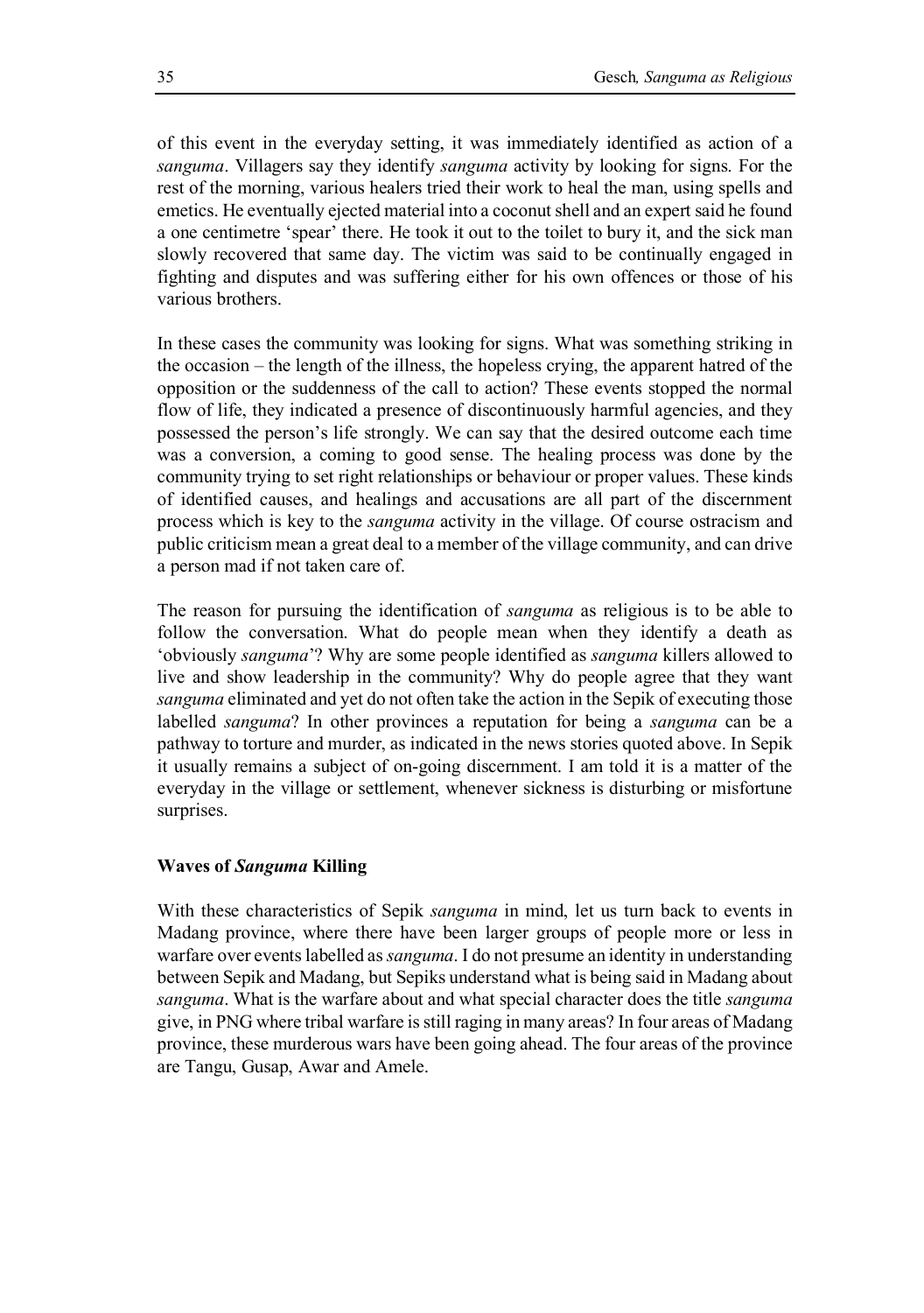#### *Tangu*

The national elections of 2012 brought an episode of killings between two groups at Tangu. Pisai Gumar, a reporter for *The National*, wrote a story on two groups of men in the area. When I visited the community, the villagers claimed that the news report was greatly exaggerated, but there were other members of the community in town who wanted to assure me that they had observed events referred to in the report. The starting point was that the *sanguma* were exercising social control but demanding too much for the remuneration of their work, asking large sums of money, full bags of rice or even sexual favours. This position of course allows a certain legitimacy to the role of the *sanguma* to cause sickness or misfortune to the population as a form of punishing public offences. Another man from the area told me there was a wave of deaths from a severe illness. His wife had died after a visit to a certain person's garden, returning home bleeding from all her orifices, and dying within a day. The husband cared for his wife intimately without contracting the same disease, but he said there had been eight people to die in recent times from such an illness.

The community reported that the *sanguma* had previously gone into an initiation enclosure. A team of men, who trained other men in *sanguma* practices, had run such an enclosure, and when they came out after a couple of months they were looking for someone to kill, to exercise their powers, and they were reported as practising cannibalism. One man of Tangu who had a mixed ancestry, said that he was back home in Tangu at one time when a certain man was accused of being a *sanguma*, having a part to play in the waves of deaths that were taking place. In a confrontation he was speared in a settlement community. He then dragged himself up to the main road, pulled the spear out of himself and speared another man who belonged to the *hausman* group—the ordinary traditional initiation community. He hoisted the *hausman* member with great strength, effectively killing him, before killing someone else and dying in the process. At this stage there was a general warfare between the two initiation groups, *hausman* and *sanguma*. It was reported that cannibalism was happening on both sides. The police were called in, and the *hausman* group were strongly disciplined according to the report given by Pisai Gumar. Yet the sympathies of the police lay with the anti-*sanguma* group and soon they were feeding the *hausman* members, as illustrated by photographs in *The National*. From their side the *hausman* people said that they had a lot of special powers to remove *sanguma*. There was a bush knife which would hover in the air, until a man might reach out and grab it to kill the *sanguma*. I asked my informant about this, and he said that he had seen with his own eyes that the men were manipulating a floating bush knife just with the tips of their fingers.

Eighteen of the *hausman* members of Tangu were put in prison, and only slowly they were finding their bail money and all being released from gaol. Once out, it seems the court case was effectively forgotten. But it did represent a warfare situation, numbers of men being killed on both sides, and victims of the *sanguma* dying of illness at the same time. When I asked about *sanguma* during my visit, I was told, 'We have no *sanguma* in our villages.' The villagers had obviously learned by this time that this battle brought them sharp trouble from the authorities. It might have been ordinary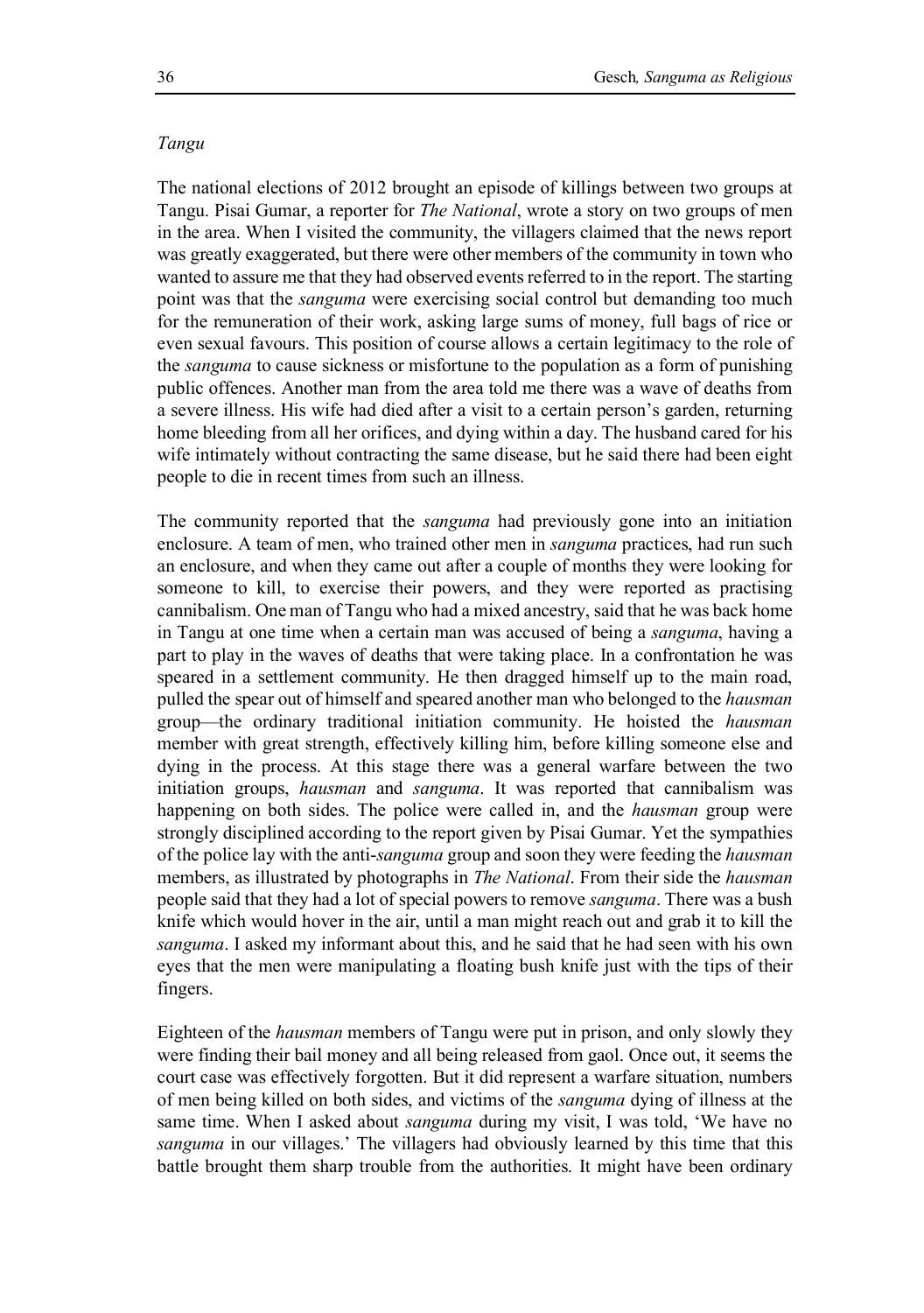tribal fighting but it was run by those attributed with special powers and knowledge and the initial killings were a dramatic epidemic – a sure sign that this was not just a set of ordinary human events.

# *Gusap*

In 2014 the same warfare configuration was found at Gusap, 400km to the east, still in Madang Province. This has been described in detail in Gesch  $\&$  Julius (2015). The hostilities began with the killing of an adult woman by a well-known community figure identified as a *sanguma*. This happened with a dramatic thunder clap and a special mist around the valley of the district. Retaliatory killing from both sides followed and soon bodies were found from day to day, lying around with no one to bury them. Some bodies were decapitated. Others had their brains removed, and generally there was an attempt to mutilate the bodies with gaping knife cuts. There is some dispute as to whether these were somehow ritual killings or just vicious attacks in the course of which a man might die. The community was living in fear, and once again the antagonists were identified as *sanguma* and hausman.

The *sanguma* were identified in this case as ordinary community members, but people with a history. They were said to be people who had been war refugees from an earlier time. They had come to the village of Gomumu and other such villages in the Nahu Rawa Local Level Government for protection. Although settled and living amongst the community for more than a generation, they were beginning to feel themselves to be short of resources. They needed more land, and one explanation of the *sanguma*'s doing killing was that they wanted to eliminate the original landowners so as to gain access to their land, and they took steps by religious means, '*skin diwai na religion bilong ol*'. In this case the 'religion' meant magical spells they had learned and all the observances they might follow, such as fasting from various things. By way of retaliation, the long-standing members of the community held a *hausman* initiation in a small hamlet, to learn the ways of killing *sanguma*.

The '*sanguma* suspects' asthey were called, were forced to move down into the Gusap valley and live in a village, Sakiko. In a climactic decision, the Nahu Rawa people formed a battle group, and 200 strong, blackened their faces and with a variety of weapons, marched some hours down the mountain to kill people at Sakiko. Police were nearby, but eight people, including two children, were killed and a set of brains was loaded into a *bilum* (shoulder bag). The police then persuaded the crowd of men to surrender at the police station. From there, 120 men were taken to Beon Gaol and 65 boys were sent back to school. A court case finally put the bail at K500 for each man. By November 2015, about half had come out of gaol and returned to the community as they found the bail money. There was a feeling that the court case was thus ended. While the *hausman* group were in gaol, the *sanguma* suspects took the liberty of burning down much of their property back in Nahu Rawa. The police attempted to establish reconciliation procedures, and the then Governor of the Province, Jim Kas, tried to follow these events by visiting the remote area.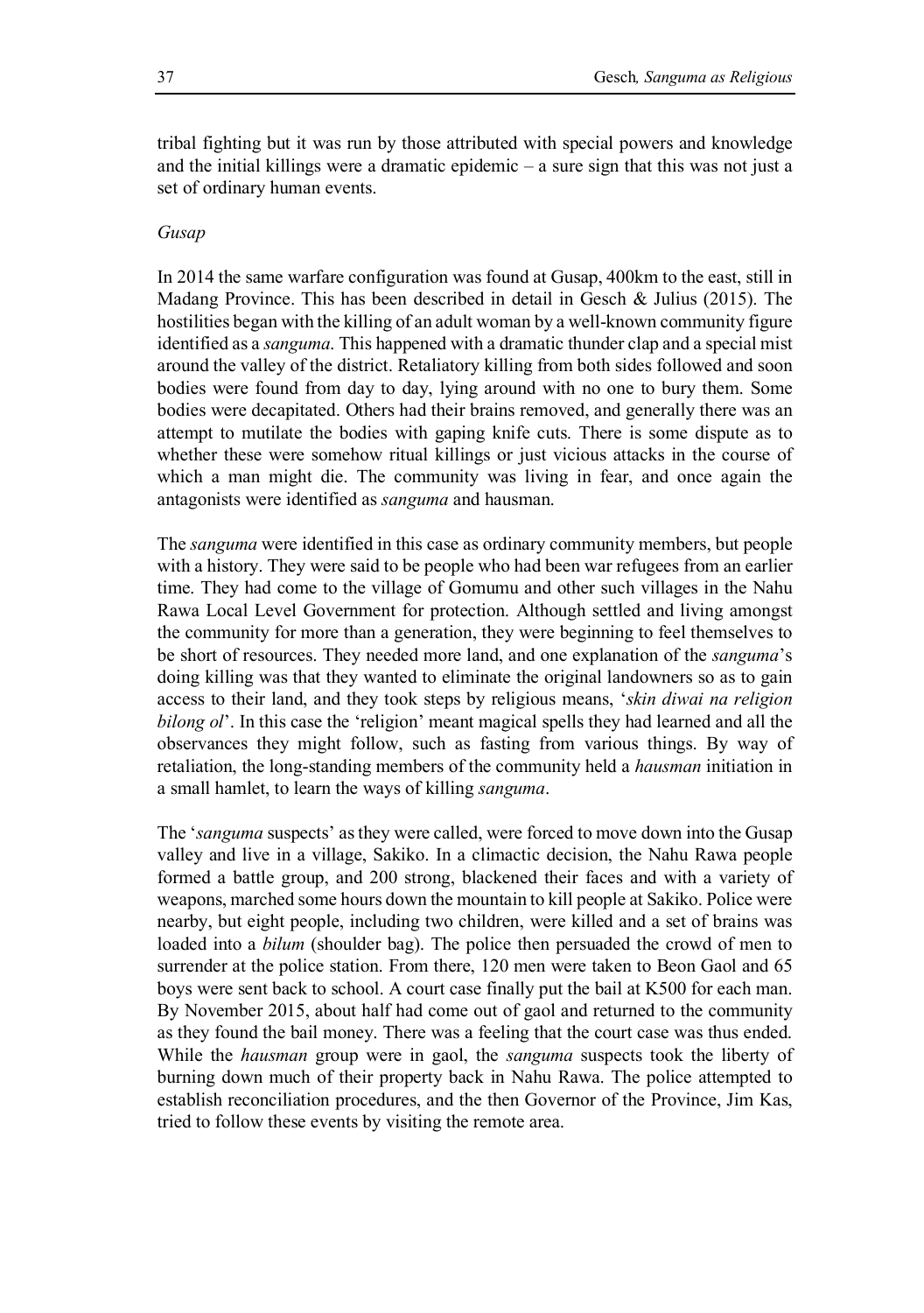Again, the *sanguma* label was applied because of the signs given out at the killings. It seems the barbarity of the killings was shared on both sides. Perhaps it is worth noting that, after the killing of the first woman, female members of the community were not identified as the cause of *sanguma* events. I attended a court hearing in Beon Gaol and the *hausman* group of 120 were tidied up and sitting demurely with no guards in the classroom. They were ordinary people led to do extraordinary things.

# *Awar*

About 60km west of Tangu, down on the coast of Bogia District, there is one village, Awar, who had the services of a *sanguma* hunter. For years the village had experienced a series of deaths and attacks from snakes and crocodiles which were attributed to *sanguma*. One 'victim' recounted going with her little brother to a backwater one night to have a wash. There was some splashing unaccounted for on the opposite side of the water. When she wanted to come out of the water, she experienced strong scratching down her leg and she was paralysed from this, yet there was no sign of an animal in the water. She managed to get home and took days to recover. Villagers thought it was obviously a *sanguma*-crocodile attack. Such unaccounted-for attacks and the appearance of strange lights happened over a series of twenty years, until a couple of men decided to pursue the matter relentlessly. Eventually when the son of one big man died unexpectedly, that big man revealed that he knew it to be the *kukurai* (TP local: hereditary leader) who was doing this. The *kukurai* in turn revealed that the first big man was also guilty of taking payment for witchcraft attacks. The *sanguma* hunter wanted to announce to the world that he had succeeded in uncovering these *sanguma* witches. Other villages of the same area came to him and asked him to come to do the same work for them. When I met these big men, they appeared to me as ordinary senior citizens, and they made the customary statement made to outsiders, 'We have no *sanguma* in our village.' These were two sets of men at war with each other, said to be intent on killing, and pursued by a *sanguma* hunter at the same time, who himself felt very vulnerable to attack.

Based on his fieldwork in the 1920s, E.E. Evans-Pritchard reflected on beliefs in witchcraft among the Azande of South Sudan:

In Zandeland sometimes an old granary collapses … it may happen that there are people sitting beneath the granary when it collapses and they are injured … Now why should these particular people have been sitting under this particular granary at the particular moment when it collapsed? That it should collapse is easily intelligible, but why should it have collapsed at the particular moment when these particular people were sitting beneath it? (Evans-Pritchard, 1976, p. 22).

… it is death that answers the riddle of mystical beliefs (Evans-Pritchard, 1976, p. 222).

For the Awar people of Madang, the snake bites and the crocodile attacks on this person at this particular time were explained by witchcraft. This could be investigated as a sign.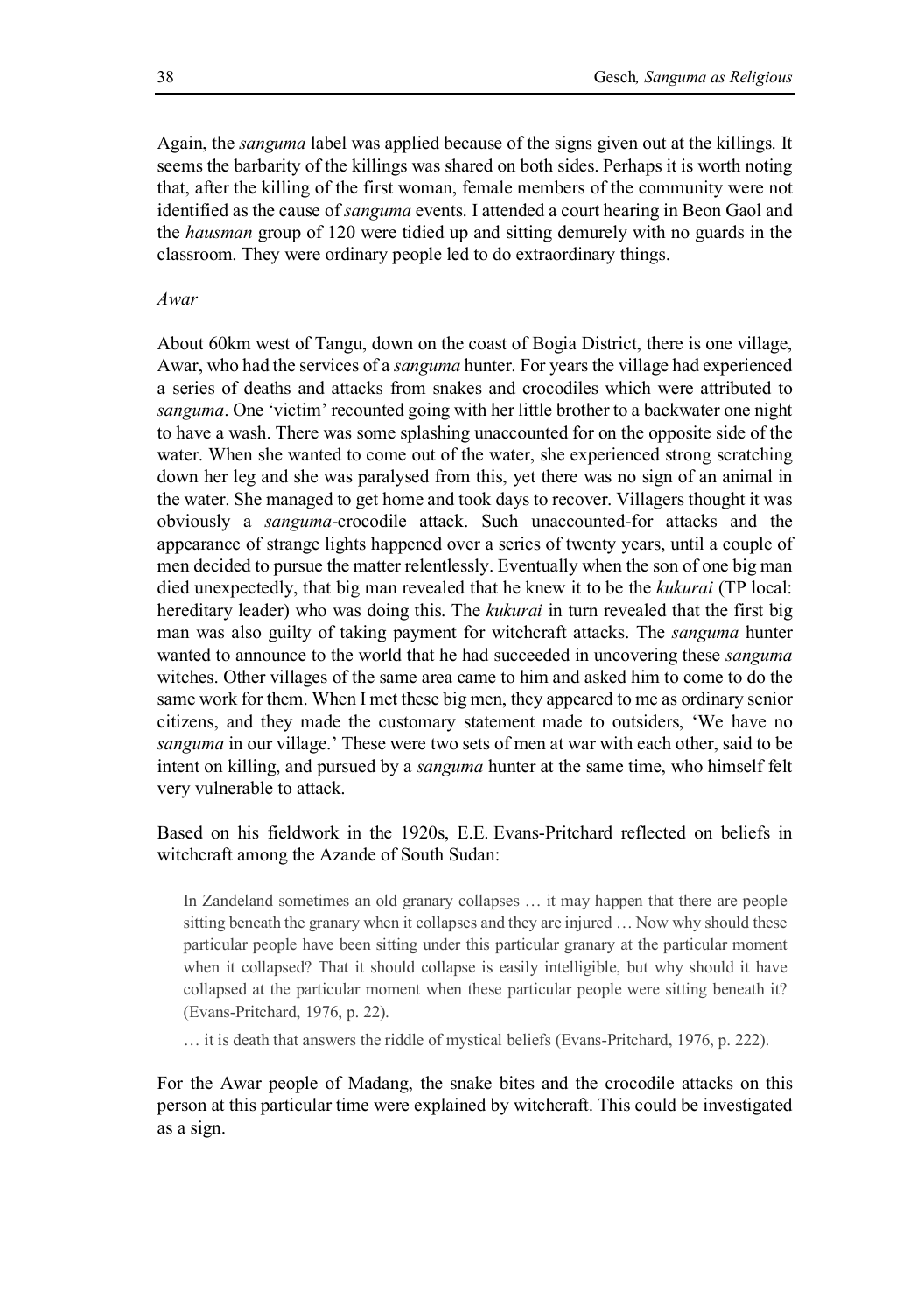#### *The Black Jesus of Amele*

In the 2010s there were many killings in the villages south of Madang town that were not publically attributed to *sanguma*, but yet which showed traits of *sanguma* movements as we are describing here. A village man with a history as a Church worker, Steven Tari, began to identify himself as a Jesus figure for the black people. Stories spread around Madang by the national newspapers saying that the 'Black Jesus' was taking a troupe of young women to himself, having ritualised sex with them, then killing them and cannibalising them and he wandered around the bush with white flowing garments and red drape. One mother distinguished herself by bringing her daughters to Steven Tari. A church pastor investigating the matter observed Tari in a hieratic pose, preaching to 600 followers. He was said to have 400 young women at his bidding. After being arrested and taken to gaol on a number of occasions, he was finally aided to escape after being convicted of murder but not cannibalism. I met him in prison and found him a simple, forward person, claiming for himself the title of 'Black Jesus'. But the villages of the area were strongly divided about giving support to him. On his way to gaol at one time, he was bashed up and photographed, making a rather dismal figure. On the final occasion he was beheaded, castrated and strung up from a tree. Obviously he stirred up as much opposition as support. This is an area which has seen a number of low level cult leaders, aspiring to lead their followers to revelations of secrets in the tradition of Yali Singina, the main character in *Road Belong Cargo* (Lawrence, 1964).

Although the term *sanguma* seems to have been found redundant here, this movement occurs in the same period of time and in the same village 'warfare' environment as the movements described above. In 2014 the Provincial Police Commander came into possession of photos of hacked bodiesin the same Amele region. Their brains had been removed, apparently as part of a cult in the same area as Black Jesus had been active. The brutality of these matters is horrifying. (It is matched by the CCTV footage posted on Facebook of the hacking to death of a Chinese man outside the Bank of South Pacific in Madang in November 2015.)

# **Conclusion: the aspect of religious dialogue**

*Sanguma* remains a matter of daily conversation in Papua New Guinea in many areas. A sudden death by accident or sickness, a long enduring illness, a physical misfortune might all be rapidly identified as the work of a *sanguma*. At the time of writing an old lady of my acquaintance was suddenly identified as being a *sanguma*. Her sons recognised that there is nothing quaint or amusing about this charge and trumpeted loudly throughout the settlement that such accusers should bring the dead body of a victim forward to prove their charges.

*Sanguma* is grim and serious. Zocca and Urame (2008) list many suggestions from many sources about how to end this institution and they list the evil effects that flow in many ways from this belief. It is no defence of the problem for me to say that we must recall that it is a religious matter. Religion has become a very prominent issue in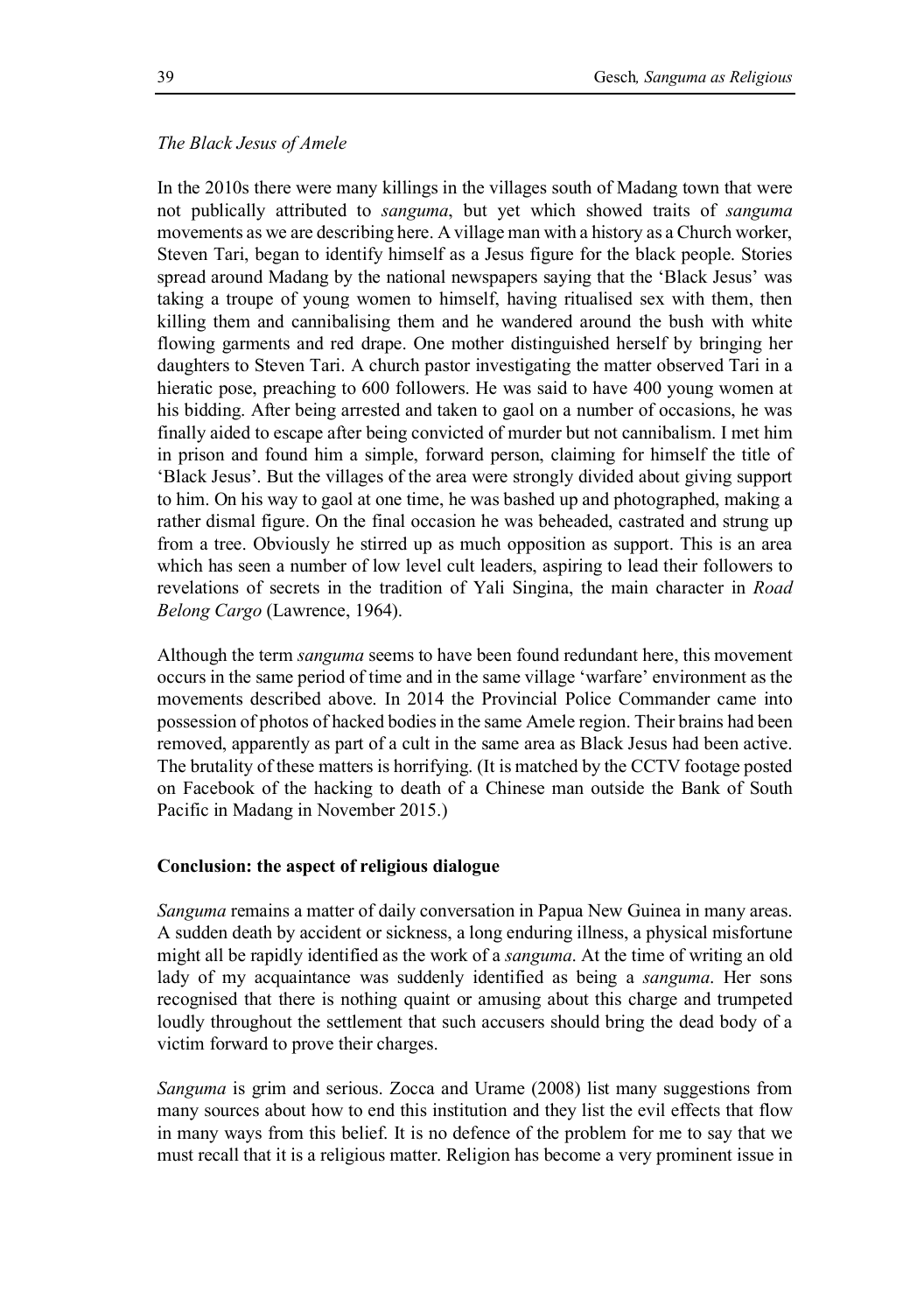recent times since the reporting of the terrorism of the ISIS and the killings in Paris and other European nations. With the growing indifference of Western countries to the religious viewpoint, comes the rise in conflicts in various nations that might be based on tribalism, but which are prominently religious in nature. Any attempt to leave religion out of the picture is doomed to miss an adequate understanding. Any attempt to approach these different viewpoints must be on the basis of the principles of religious dialogue. Religious people do not understand each other's motivation very well; they seek to understand their own beliefs and seek an attitude of total commitment. Religious dialogue demands a radical respect and tolerance for each other, a willingness to live and let live, despite the turn of some adherents to kill and destroy in the name of those beliefs.

*Sanguma* is a form of terrorism. It is deeply unsettling in the societies where it rises as an issue and a series of events. Simple responses such as, 'stop the nonsense', 'wait for the effects of education to set in', 'treat them as murderers before the law' are not misguided but they are not approaching the reality of the matter. *Sanguma* must be well described as a religious matter, a deep conviction, a view of the world and of humanity. *Sanguma* is an example of the *mysterium tremendum* et *fascinosum*; it is the sign of a conversion in your life to recognise extraordinary powers in men and women; it is a transcendent matter and aligned with the spirits of the earth. A dialogue with *sanguma* beliefs does not imply sharing the belief, but it is a way of understanding how people are deeply moved, as part of their lifestyle to believe in the extraordinary powers that are given to some persons. Viewing this belief, it becomes possible to see how reasonable people become deeply disturbed with their perceptions of *sanguma*, and work out how to deal with such things, not once but again and again in an environment seeking this reality.

#### **References**

- Bartle, N. (2005). Death, Witchcraft and the Spirit World in the Highlands of Papua New Guinea: Developing a Contextual Theology in Melanesia. *Point* No. 29. Goroka: Melanesian Institute.
- Barth, F. (1975). *Ritual and Knowledge among the Baktaman of New Guinea*. New Haven: Yale University Press.
- Evans-Pritchard, E.E. (1976). *Witchcraft, Oracles, and Magic among the Azande*. Oxford: Clarendon Press, abridged edition
- Eves, R. & Forsyth, M. (2015). Developing Insecurity: Sorcery, Witchcraft and Melanesian Economic Development. SSGM Discussion Paper 2015/7. Canberra: Australian National University.
- Gesch, P.F. (1979). Magic as a Process of Social Discernment. In N. Habel (ed.) *Powers, Plumes and Piglets* (pp. 137–48). Adelaide: AASR.
- Gesch, P.F. (2015). 'Talking *Sanguma*: The Social Process of Discernment of Evil in Two Sepik Societies.' In: Miranda Forsyth and Richard Eves (Eds.) *Sorcery and Witchcraft in Melanesia: Problems and Responses from the Region* (pp. 111–129)*.* Canberra: ANU Press.